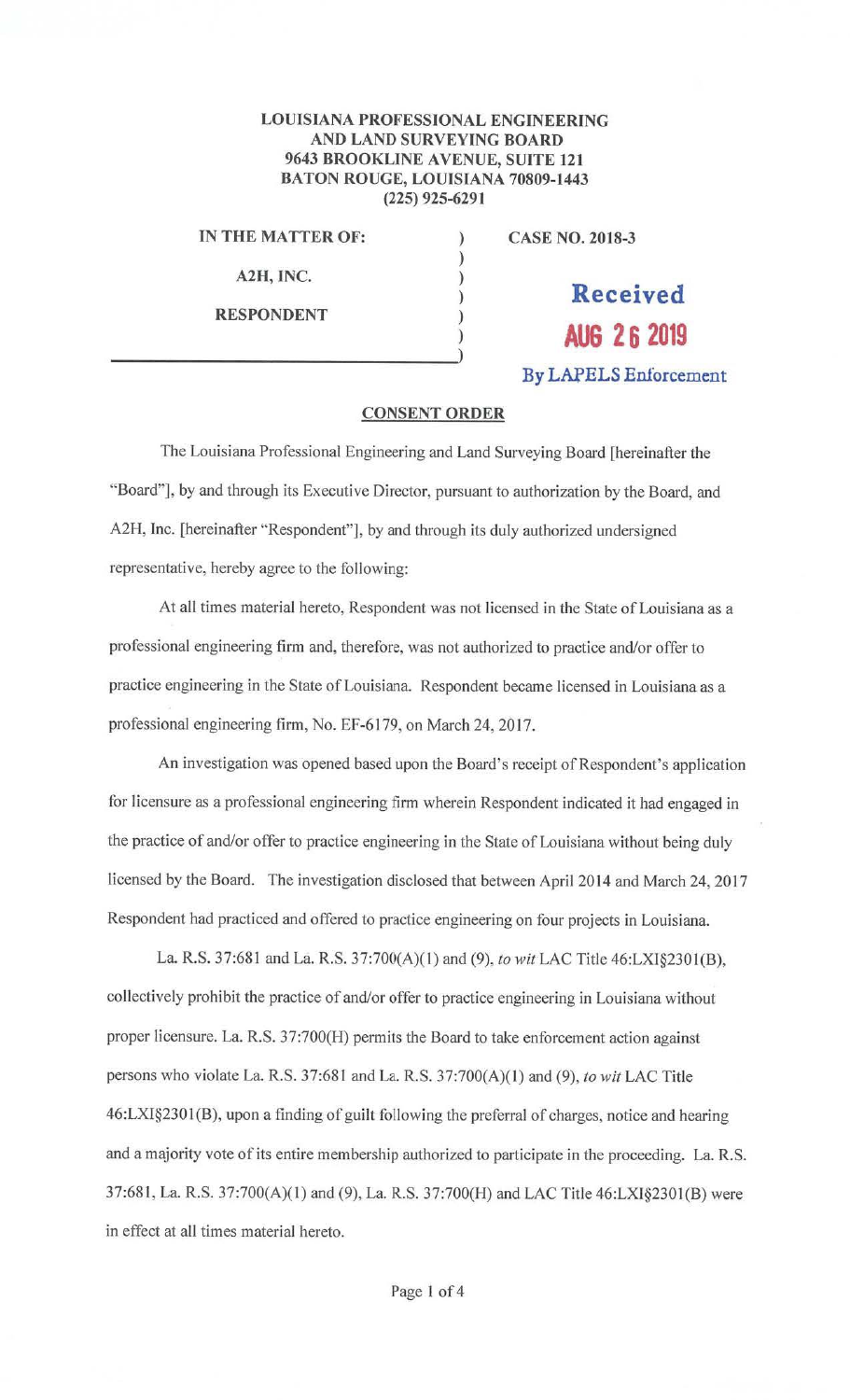It is undisputed that (a) prior to March 24, 2017, Respondent was not licensed in Louisiana as a professional engineering firm and, therefore, not authorized to practice and/or offer to practice engineering in Louisiana, and (b) between April 2014 and March24, 2017 Respondent practiced and offered to practice engineering on four projects in Louisiana without proper licensure.

By letter dated August 14, 2019, the Board gave notice to Respondent that it was considering the preferral of charges against Respondent on the grounds that Respondent may have violated La. R.S. 37:681, La. R.S. 37:700(A)(1) and (9), and LAC Title 46:LXI§2301(B), relative to practicing and/or offering to practice engineering without proper licensure.

Wishing to dispense with the need for further enforcement action and to conclude the instant proceeding without further delay and expense, for the purpose of this proceeding only, Respondent and the Board do hereby enter into this Consent Order, in which Respondent of its own free will consents to the issuance of a Consent Order by the Board, wherein Respondent agrees to (a) pay a fine of Three Thousand and No/100 (\$3,000.00) Dollars, (b) pay administrative costs of Two Hundred Eighty One and 85/100 (\$28 1.85) Dollars, (c) the publication of this Consent Order on the Board's website and a summary of this matter in the Board's official journal, the *Louisiana Engineer and Surveyor Journal*, and the reporting of this matter to the National Council of Examiners for Engineering and Surveying (NCEES), identifying Respondent by name.

Respondent admits that its conduct as set forth above constitutes violations of the above referenced laws and/or rules as stated herein. Respondent acknowledges awareness of said laws and/or rules and states that it will comply with all applicable laws and rules henceforth. Respondent has been advised of its right to an informal conference, to be represented by counsel before the Board and/or to appear at any hearing personally or by counsel and present witnesses and evidence in its own behalf, it hereby waives this right and its right to appeal, and it states affirmatively that it has been afforded all administrative remedies due it under the law. Respondent further acknowledges awareness of the fact that the signed original of this Consent Order will remain in the custody of the Board as a public record and will be made available for public inspection and copying upon request.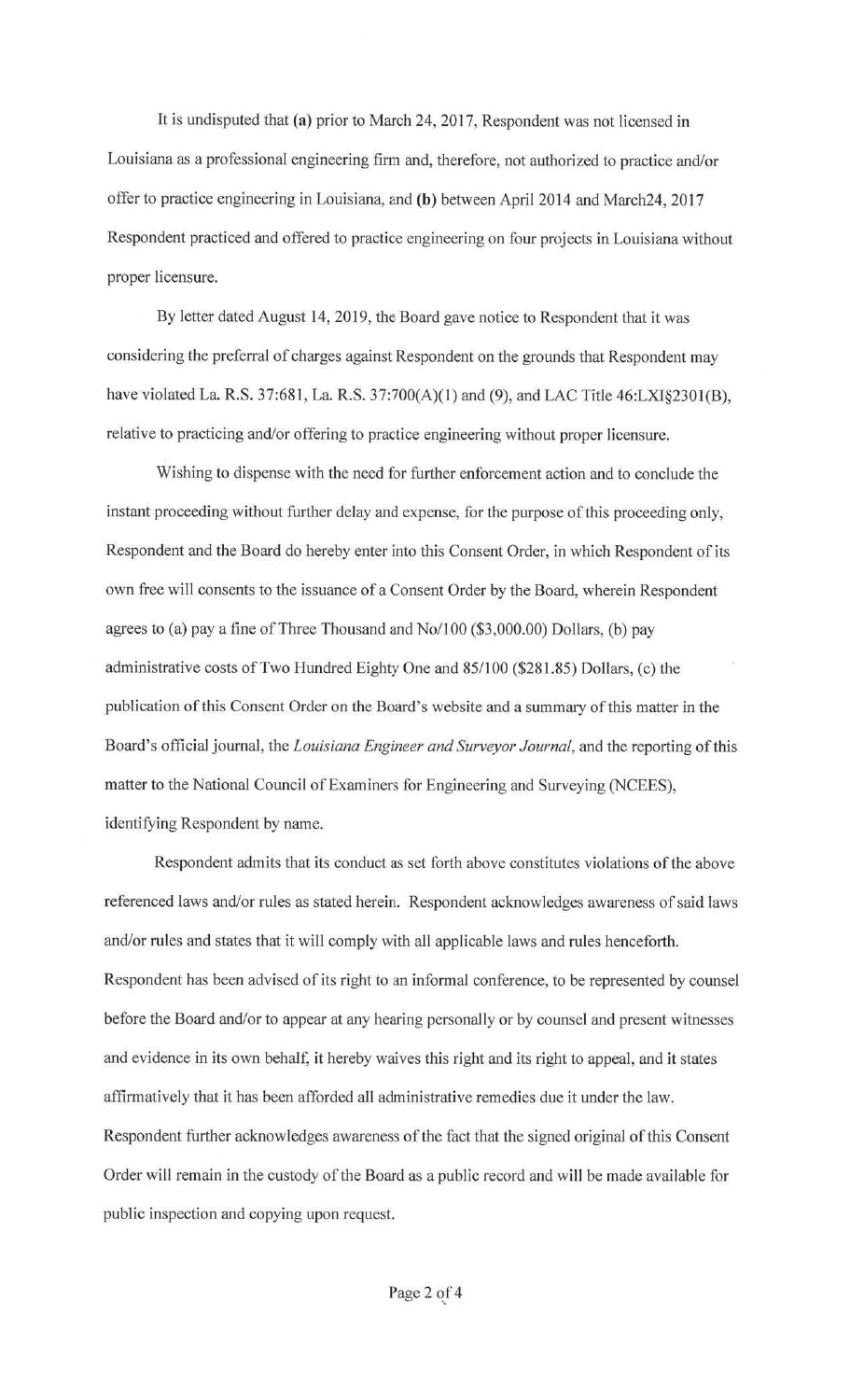Therefore, in consideration of the foregoing and by signing this Consent Order, Respondent does hereby waive its right to an informal conference, to a hearing before the Board, to the presenting of evidence and witnesses on its behalf, to Findings of Fact and Conclusions of Law in this case, and to judicial review of this Consent Order.

Respondent hereby represents that (a) it fully understands the meaning and intent of this Consent Order, including but not limited to its final and binding effect, (b) it has voluntarily entered into this Consent Order and that no other promise or agreement of any kind has been made to or with it by any person whatsoever to cause the execution of this instrument and (c) the sanctions set forth in this Consent Order do not prevent the Board from taking further disciplinary or enforcement action against Respondent on matters not specifically addressed in this Consent Order.

WHEREFORE, the Louisiana Professional Engineering and Land Surveying Board and Respondent agree that:

I. Respondent shall pay a fine of Three Thousand and No/100 (\$3,000.00) Dollars, which shall be tendered to the Board by certified check payable to the Board, due upon the signing of this Consent Order; and

2. Respondent shall pay administrative costs of Two Hundred Eighty One and 85/100 (\$281.85) Dollars, which shall be tendered to the Board by certified check payable to the Board, due upon the signing of this Consent Order; and

3. This Consent Order shall be published on the Board's website and a summary of this matter shall be printed in the official journal of the Board, the *Louisiana Engineer and Surveyor Journal,* and reported to the National Council of Examiners for Engineering and Surveying (NCEES), identifying Respondent by name; and

4. This Consent Order shall not become effective unless and until it is accepted and signed by and on behalf of the Board. Should the Board not accept and sign this Consent Order, it is agreed that presentation of this matter to the Board shall not prejudice the Board or any of its members, staff, attorneys or representatives from further participation, consideration, or resolution of any further proceedings herein.